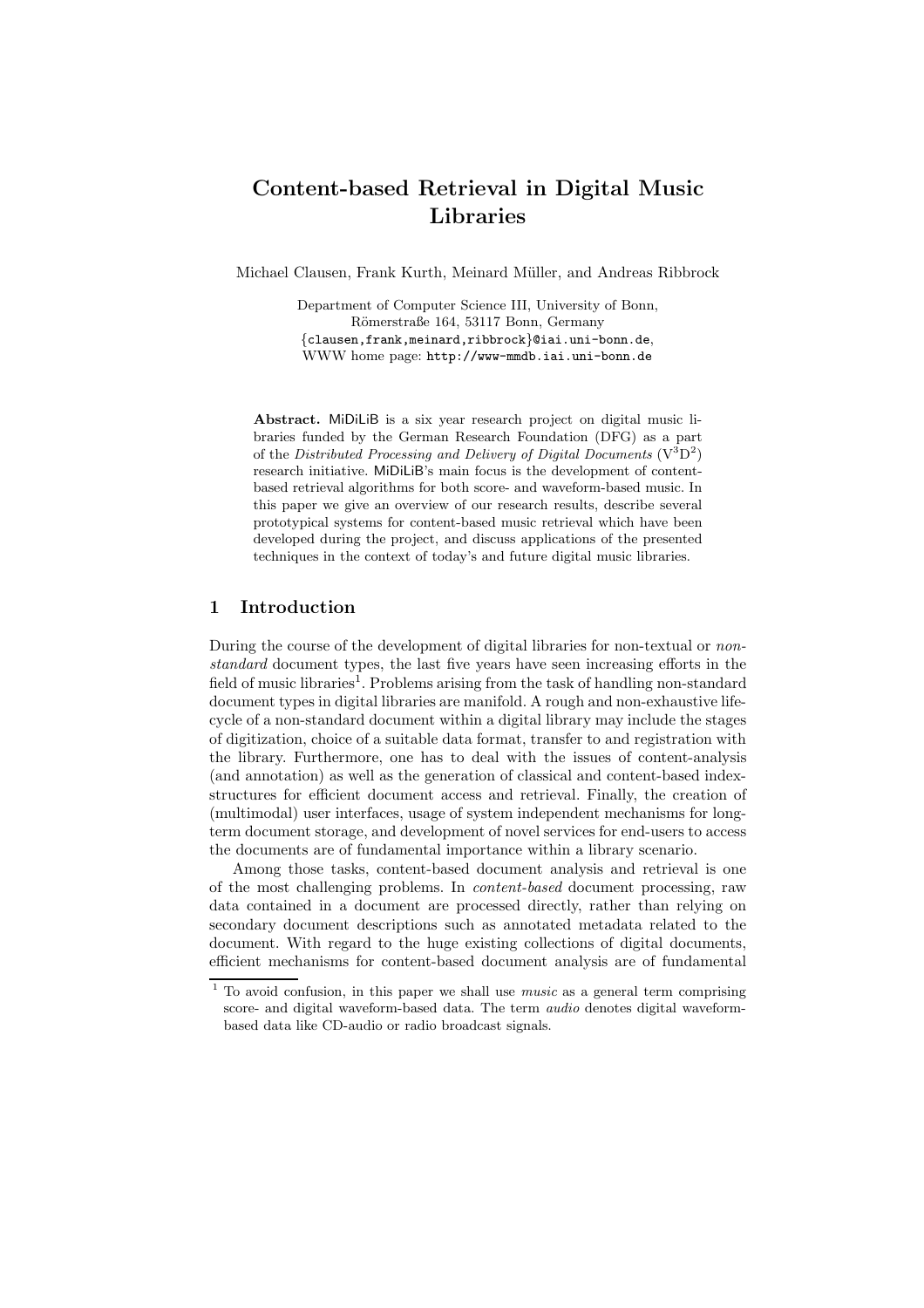importance, in particular as generally the manual creation of secondary document descriptions is unfeasible. In content-based retrieval, queries to document collections are processed based on suitable index structures derived from an automatic content analysis.

One of the earliest and most intuitive tasks in content-based music retrieval is the name-that-tune application, where a user is interested in finding the title of a tune or a song which has been broadcast on the radio. Frequently, a listener is familiar with parts of the main theme or the hook line of the song although he might not remember the composer or interpreter. In order to find out about such kind of information (metadata), one could call the radio station or, provided availability, investigate the station's playlist on the internet. In case none of these alternatives is available, a comfortable solution could be to hum or whistle the tune in question into a microphone and let a computer do the work of finding the desired information. For this purpose, the whistled tune is converted into a suitable sequence  $q$  of notes and then compared to a collection  $m_1, \ldots, m_N$  of melodies which are used as a reference database. All melodies which are close to  $q$  with respect to a suitable distance measure are returned as query results. Music search based on note-representations is commonly refered to as *score-based retrieval*. One of the pioneering works in this field [1] is based on transforming query and database melodies into so called down-up-repeat (DUR, also known as Parson's code) sequences, for roughly representing pitch intervals between subsequent notes. Such sequences provide a certain robustness against query errors with respect to musical intervals and absolute pitches of queried notes. The book of Barlow and Morgenstern [2] is one of the first content-based music dictionaries for manual search. It contains key-normalized pitch sequences representing the introductory parts of a large number of classical pieces.

Although the previous example as well as the sketched solution sound intuitive, real score-based retrieval scenarios impose several fundamental problems such as developing methods and user interfaces for query formulation, facilitating fault-tolerant queries, or devising index structures for efficient query processing. While the scenario of melody-based search allows us to use well-known data structures and algorithms form the field of text retrieval, the search in collections of complex, polyphonic musical scores requires data models and retrieval algorithms which are better adapted to music data. When the underlying music documents consist of audio signals as, e.g., CD-audio, content-based retrieval requires methods from digital signal processing. Important research topics in the field of content-based audio retrieval are audio identification, genre classification, and recommendation ("customers who bought song a also bought song  $b$ ").

By now, the community of researchers specializing in music information retrieval (MIR) has grown to a considerable size, which is documented by the success of the the annual International Conferences on Music Information Retrieval (ISMIR) bringing together music researchers, audio engineers, computer scientists, librarians, and music industry [3]. The recently finished MiDiLiB-project, which has been funded by the German Research Foundation (DFG) as a part of the Distributed Processing and Delivery of Digital Documents ( $V^3D^2$ ) research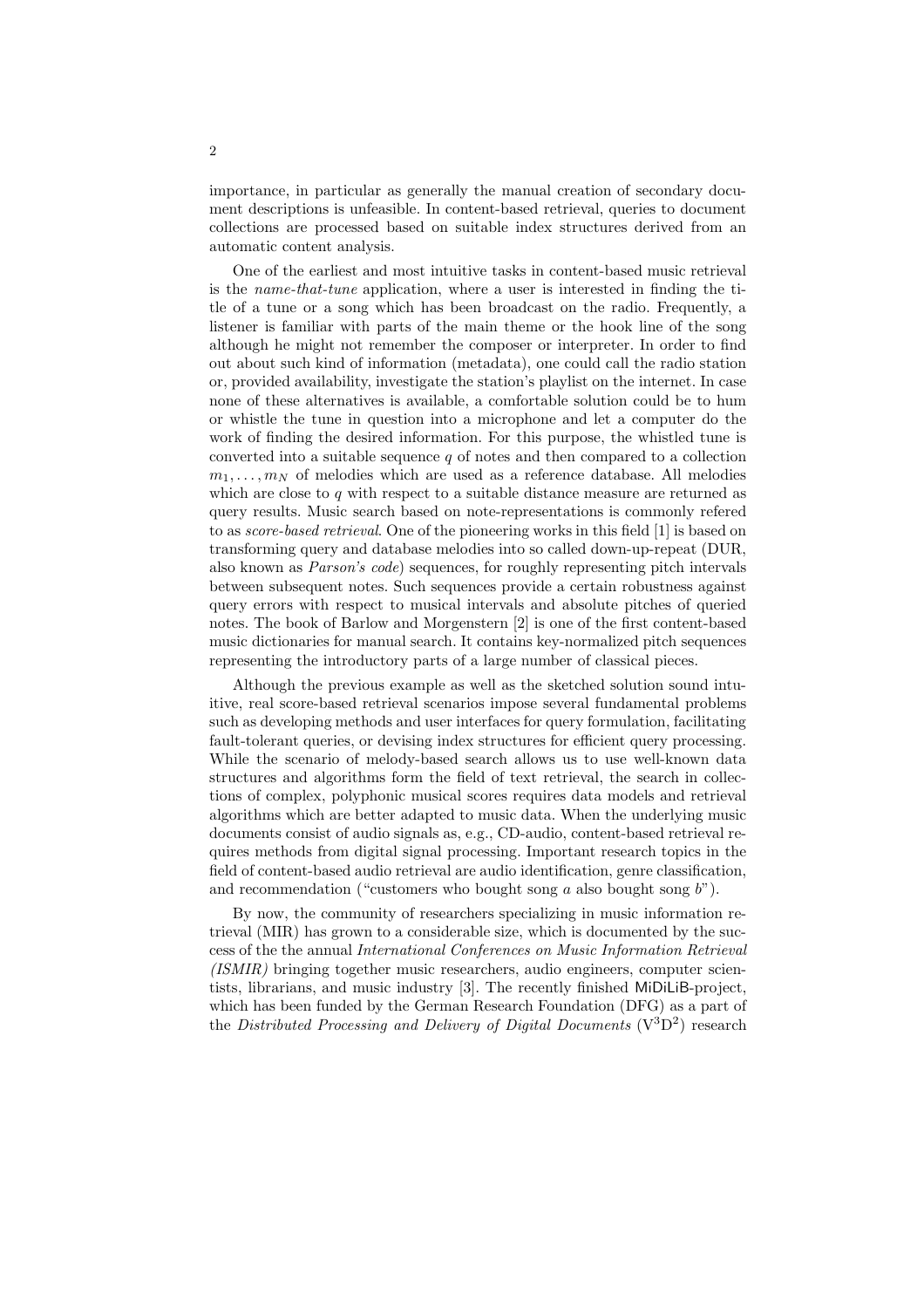initiative, has contributed to several of the recent advances in content-based music retrieval. In this paper, we outline the technical concepts on music retrieval developed by the MiDiLiB-project. Besides developing techniques for contentbased indexing and search of music documents this includes concepts for the important tasks of audio monitoring and synchronization of musical documents in different formats. We present several of our prototypical systems for efficient music retrieval and give an overview on our test results. Taking into account related work, we outline current issues in music retrieval and discuss future trends in the area of digital music libraries.

Concerning content-based music retrieval, MiDiLiB's main contributions are the development of data structures and efficient, fault tolerant techniques for polyphonic search in collections of polyphonic scores [4]. Besides for the first time allowing efficient search in polyphonic scores, a particular strength of the proposed techniques is a natural mechanism for finding and precisely localizing partial matches, the latter accounting for possibly incomplete user knowledge. Extensions of our technique have been successfully applied to the problems of fast audio identification [5]. As a generalization, we developed a technique for content-based search in large classes of multimedia documents including digital 2D-images, shapes, and 3D-models [6].

The paper is organized as follows. In Sections 2–4, we give an overview on our techniques for content-based music retrieval on different types of music documents. Section 2 deals with the task of searching in scores of polyphonic music. As a second task, in Section 3 we discuss melody-based retrieval, which may be considered as the monophonic version of the latter (general) score-based retrieval. However, when allowing vague user queries such as melodies whistled into a microphone, special care has to be taken to develop suitable mechanisms for incorporating fault tolerance. Sections 4 sketches how the developed techniques may be extended to search in large collections of audio signals. In particular, we describe a technique for identifying short excerpts of audio signals and present some recent applications. Finally, Section 5 discusses techniques for synchronizing music documents given in different data formats (like, e.g., score- or signalbased formats) and outlines the importance of such algorithms in digital library scenarios. Concluding, Section 6 discusses possible applications of the retrieval techniques in the context of future digital music libraries.

#### 2 Score-based Retrieval

One of the key problems in searching scores of polyphonic music by content is to find appropriate models for representing the score data. In a classical approach, which has already been sketched in the introduction, a sequence of notes is simply modeled as a string of symbols representing the notes' pitches. For example, the melody Twinkle twinkle little star would be represented by the string ccggaagffeedc. In a score-based retrieval scenario, a collection of  $N$  melodies would be modeled by a database of strings  $m_1, \ldots, m_N$ . Likewise, a user's query is represented by a string  $q$ . For query processing,  $q$  would be compared to all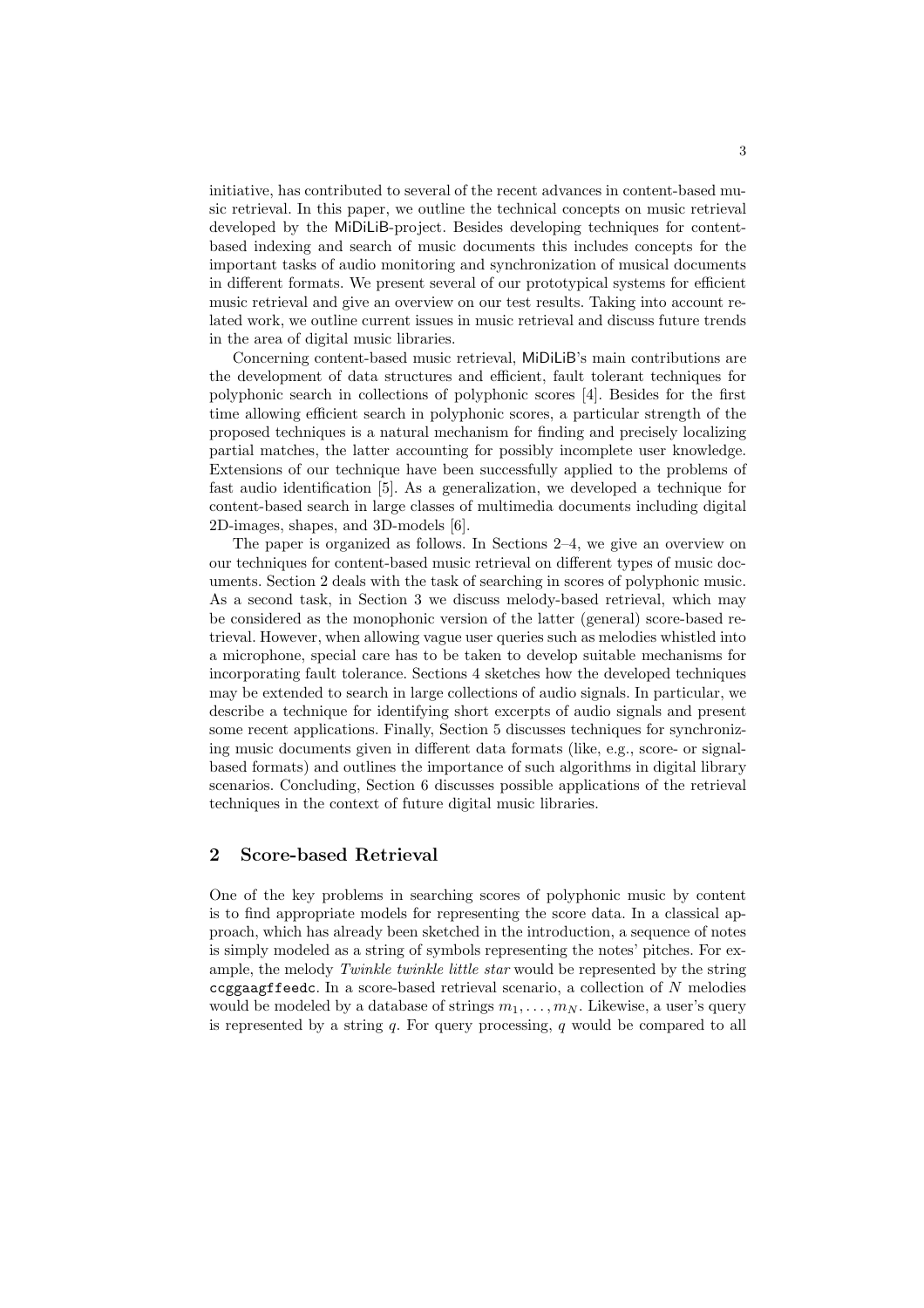melody strings  $m_i$  using a suitable similarity measure d. A simple similarity measure is given by the *edit distance*  $d(A, B)$  between two strings A and B, i.e., the minimum number of *edit operations* required to transform string  $A$  into string B. The three classical edit operations are insertion, deletion, and replacement of individual symbols.

It turns out that when considering polyphonic music, the classical stringbased approach is no longer feasible. One of the main reasons is that simultaneous notes cannot be modeled appropriately. Also note durations and rhythmic behaviour are not modeled by the above string-based representation. A main problem with the string-based approach is the treatment of the notes' onset positions which are represented only implicitly, i.e., by their respective position within the melody string. In [4] we present a framework for modelling polyphonic music where note onset positions are made explicit. In this, a note is a pair  $[t, p]$  consisting of a pitch p and an onset position t. Then, a scorebased music document may be easily modelled as a set of notes. For example  $D_1 := \{ [10, c^1], [10, e^1], [14, c^2] \}$  is a music document consisting of three notes, two simultaneous notes of pitches  $c^1$  and  $e^1$  played at time position 10 and one note of pitch  $c^2$  played at time 14. The set of all possible notes will hence be denoted by  $U := \mathbb{Z} \times \{c^1, d^1, e^1, \ldots\}$ , i.e., each note has an integer time-component  $(\mathbb{Z})$  and a certain pitch  $(c^1, d^1, e^1, \ldots)$ . We consider a database  $D_1, \ldots, D_N$  where each document  $D_i$  is simply a set of notes, i.e.,  $D_i \subseteq U$ . Exact matches for a query  $Q \subseteq U$  may then be easily defined by requiring that a time-shifted version  $Q + \tau$  of Q occurs in a document  $D_i$ . As a toy example, consider the query  $Q := \{ [5, c^1], [9, c^2] \}$ . As  $Q + 5 := \{ [5 + 5, c^1], [9 + 5, c^2] \} = \{ [10, c^1], [14, c^2] \}$  is contained in the above document  $D_1$ , the pair  $(5, 1)$  will be called a match, the number 1 specifying the matching document and the number 5 representing the time-lag required to shift the query to the matching position.



Fig. 1. Query to a database in the piano roll notation (left) and excerpt J.S. Bach's Fugue in C major, BWV 846, where all occurrences of the query are highlighted (right).

The proposed idea may be easily extended to other types of matches. As an example, assume that instead of using symbols  $c^1, d^1, e^1, \ldots$ , pitches are modelled using integers  $0, 1, 2, \ldots$  Then we could define a match to be a triple  $(\tau, \rho, i)$ satistfying  $Q + (\tau, \pi) \subseteq D_i$ , i.e., the query Q time-shifted by  $\tau$  and pitch-shifted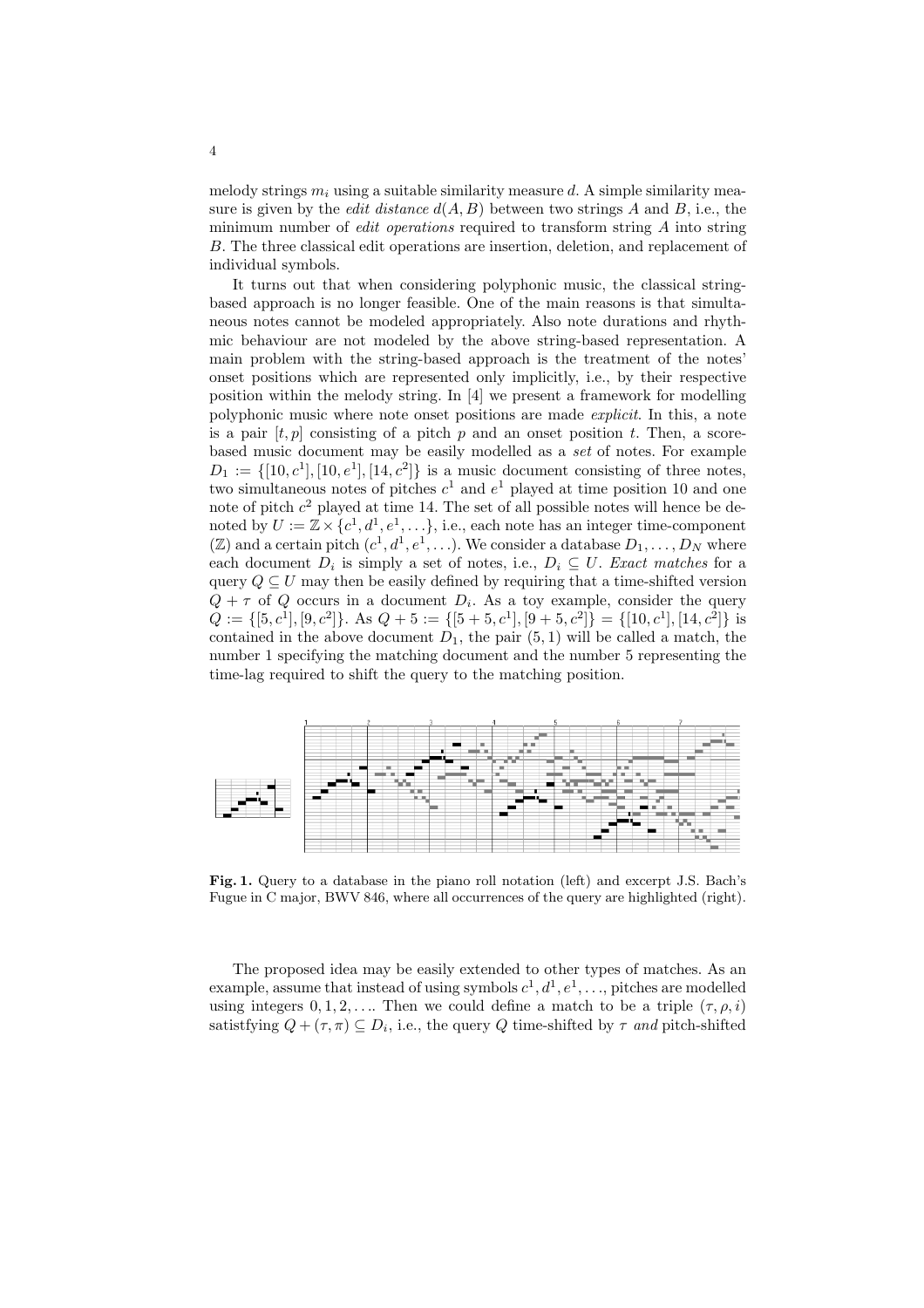by  $\pi$  semitones occurs in document  $D_i$ . Score-based music is typically visualized using the so called *piano-roll* notation, where each note is represented by a rectangle located at position  $[t, p]$  corresponding to its pitch p and onset-time t. The width of a rectangle is proportional to the corresponding note's duration. As an example, Fig. 1 (left) shows the piano-roll representation of a small query document. To the right, all pitch- and time-shifted occurrences of the query within an excerpt of J.S. Bach's Fugue in C major, BWV 846, are highlighted. Further types of matches are necessary when considering fault-tolerant search. An important example is that a few, say  $k$ , notes of a query  $Q$  do not match a target position  $Q+t$  within document  $D_i$ . To account for this, we say that  $(t, i)$ is a hit with  $k$  mismatches. Further types of fault tolerance including a concept of fuzzy notes as well as a mechanism for incorporating a user's prior knowledge on certain aspects of the desired document are discussed in [4].

Efficient index-based algorithms for the proposed types of matches have been devised and successfully tested on a database of 12,000 pieces of music containing about 33 million notes. The algorithms are based on a modified version of inverted files, which are well-known from classical full-text retrieval. Intuitively, for a given database  $\mathcal{D} = (D_1, \ldots, D_N)$ , one inverted file  $H_{\mathcal{D}}(p)$  is created for each pitch p. If a note  $[t, p]$  occurs in piece  $D_i$ , an object  $(t, i)$  is included in the inverted file  $H_{\mathcal{D}}(p)$ . Together, the inverted files form an *inverted index*. In our PROMS system [4], exact queries consisting of some 10–100 notes can be answered in about 50 milliseconds on a Pentium II, 300 MHz PC. The underlying database consists of music given in the popular score-like MIDI format [7]. Queries may be specified, e.g., by using an integrated piano-roll editor or by recording a piece of music using a MIDI-piano connected to the system.

We summarize some related work in the field of polyphonic score retrieval. Lemström et al. recently considered several retrieval tasks using a data model which is very similar to our approach [8]. Doraisamy et al. [9] model polyphonic scores based on  $n$ -grams and use standard database techniques for query processing. Pickens et al. [10] consider polyphonic score-based retrieval where the query consists of an *audio signal*. For this purpose, the query is first transformed into an approximate score version and then processed further. A very difficult and yet unsolved aspect of score-based retrieval is *similarity-based* search. Typke et al. use the Earth Movers Distance in combination with a set-based data model to incorporate a similarity measure within an efficient retrieval algorithm [11].

#### 3 Melody-based Retrieval

In a melody-based retrieval scenario we assume that a melody, i.e., a monophonic sequence of notes, is used for querying a database of melodies. Typically, a melody-based retrieval system allows queries to be formulated by humming, singing, or whistling a tune into a microphone. Hence such a system is targeted to a much broader class of users than a system for polyphonic retrieval.

The above set-based approach may be naturally extended to handle melody queries. However, due to the differences in the general query scenario, much more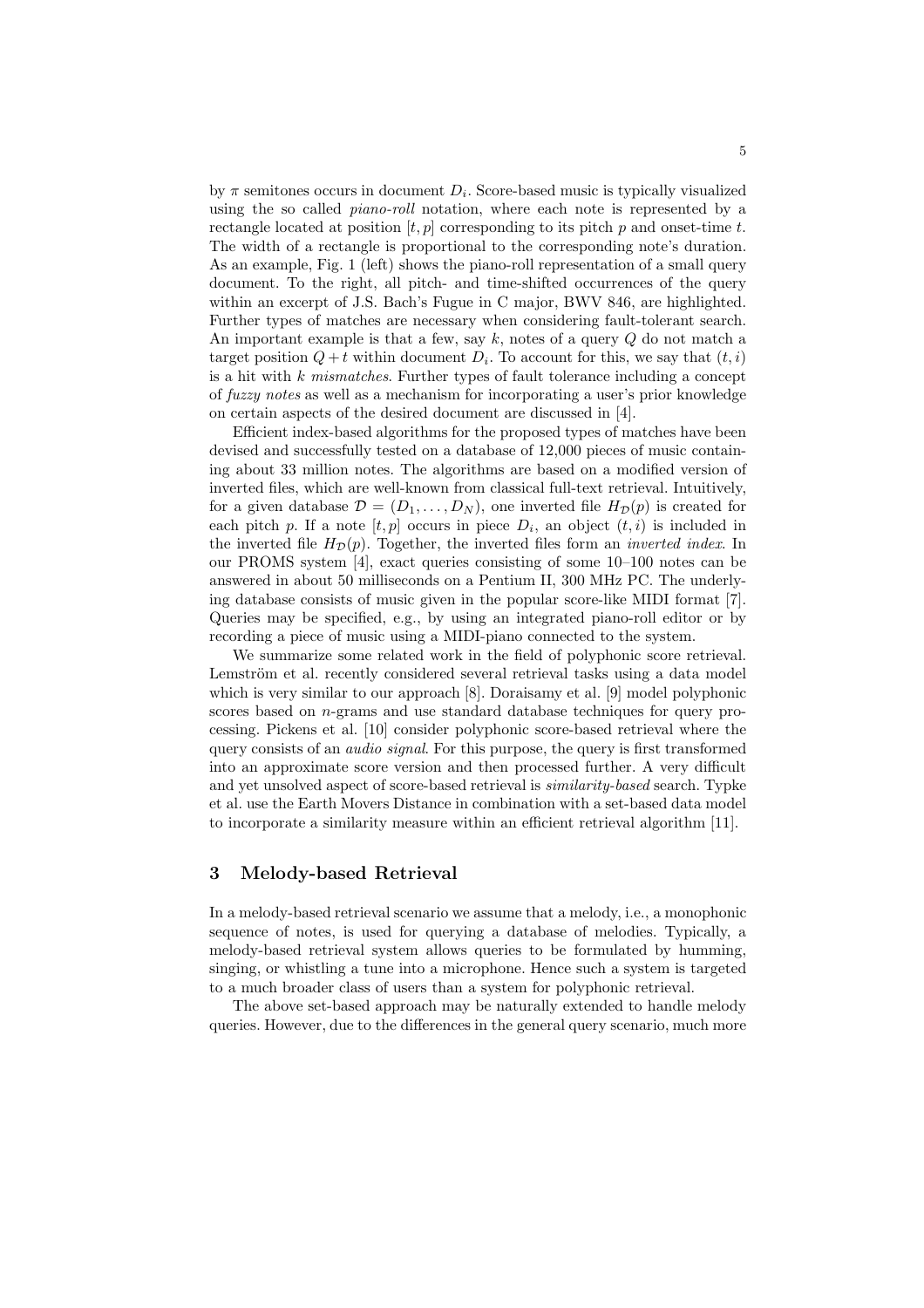fault-tolerance is needed to successfully process a query. First, the hummed or whistled query is is transformed into a sequence of notes using a suitable extraction algorithm. Besides note extraction being an error-prone task in itself, the users's input may contain wrong notes, missing notes, deviations in rhythm and tempo, or the query may be formulated in the wrong key. Taking into account such sources of errors, our set-based approach to score-retrieval has been extended by a tempo-tracking mechanism as well as a technique to account for missing notes. The tempo-tracker is used to account for the typical tempo variations occurring in many hummed or whistled queries. For this purpose, during query processing each match candidate is assigned a tempo-tracking parameter. In each step of the retrieval algorithm, a limited variation of this parameter (w.r.t. the queries' tempo curve) is allowed, otherwise a match candidate is excluded from further processing. In [12], we present the NWO-system (notify!-



Fig. 2. Overview of the NWO system architecture

by-whistling online) for recognizing tunes whistled into a microphone. Fig. 2 shows an overview of the NWO system's architecture. Following the extraction step, the extracted notes are presented to the user in a piano-roll representation. The user then may verify his query by acoustic playback and make corrections to the extracted notes. Before actually issuing a query, the user is allowed to incorporate his prior knowledge about the desired query result by specifying parameters like rhythm tolerance or the maximum number of missing notes. After querying the user is allowed to copy melody fragments of particular query results for reusing them as new queries. Hence a special type of relevance-feedback is possible. An online version of NWO working on a manually compiled (and hence limited) database of about 2,000 melodies is currently made available.

It turns out [12] that our set-based approach for tempo-tracking shows significant advantages when users are able to remember rythmic and harmonic details of the query item. In such a case our search algorithms, in contrast to the classical edit-distance based approaches, only retrieve the few relevant database items as query results. This holds even if a query consist of only a few, say 4–6, notes. If, on the other hand, queries are of low quality, an edit distance- (or generally string-) based retrieval approach usually yields better results. However, this comes at the expense of longer result lists and longer required query lengths.

In the field of melody-based retrieval, a significant amount of research has been done during the last decade. Besides the pioneering work carried out in the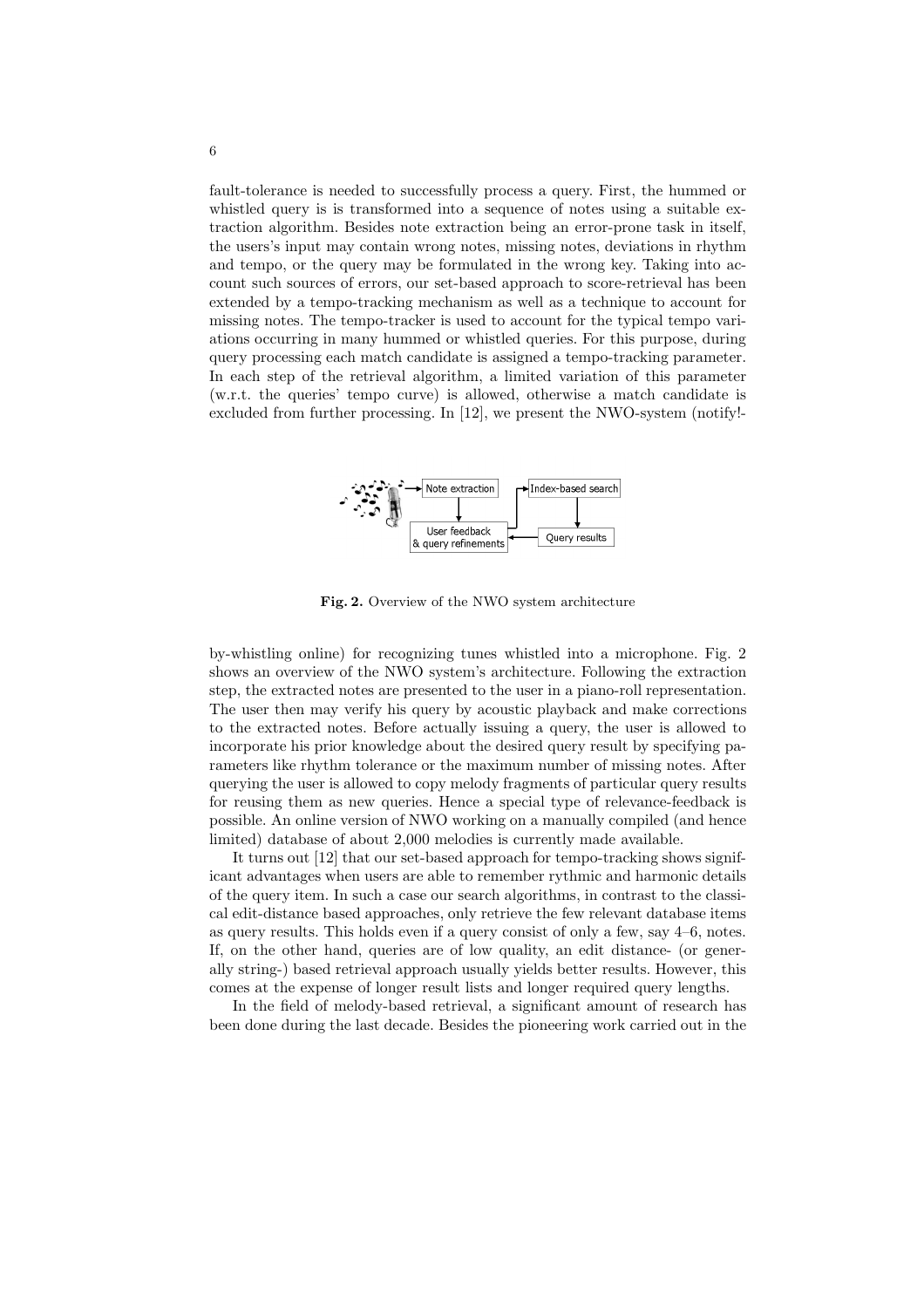New Zealand Digital Library project [1] we only mention two recent contributions. First, the Cuby-Hum system incorporates many of the essential technical aspects of a state-of-the-art query-by-humming system. The paper [13] is thus a good starting point for further reading. As a second aspect, a robust extraction of note events from user queries is crucial for obtaining high quality queries. In connection with the musicline.de database project, a query-by-humming technique has been developed which uses a physiological model for pitch extraction [14].

### 4 Audio Retrieval

In audio retrieval, rather than working on high level musical features such as notes, retrieval is performed based on the digital waveform signals of the underlying music. An early approach for classifying sounds according to characteristic acoustic and perceptual features has been proposed by Wold et al. [15]. In this approach, short acoustic fragments constituting similar sounds are grouped to clusters, examples being clusters for laughter, scratchy sounds, or barking dogs.

An important problem in audio retrieval is the *identification* of audio signals. Given a large database of known audio signals, the latter may be regarded as a retrieval problem. Typically, a query signal will be a short and probably very noisy excerpt of an original signal. A recently very popular application scenario consists of recording a part of an unknown song using a mobile phone. Such a scenario could take place in a car, a restaurant, or some other noisy environment. The recorded song is then transmitted to an identification agency. After successful identification, the user is provided with the song's title, composer, interpreter, and possibly ordering information for the corresponding CD.



**Fig. 3.** Waveforms and feature representations extracted from a query signal  $q$  (top) and a database signal  $x_i$  (bottom). A t-shifted version of the query signals' feature representation  $F[q]$  occurs in  $F[x_i]$ .

A main problem in audio retrieval are the large volumes of data which have to be handled. However, it turns out that the set-based approach to score-retrieval presented in Section 2 may also be used to obtain efficient algorithms for audio identification. Fig. 3 gives an overview on the underlying concepts, where the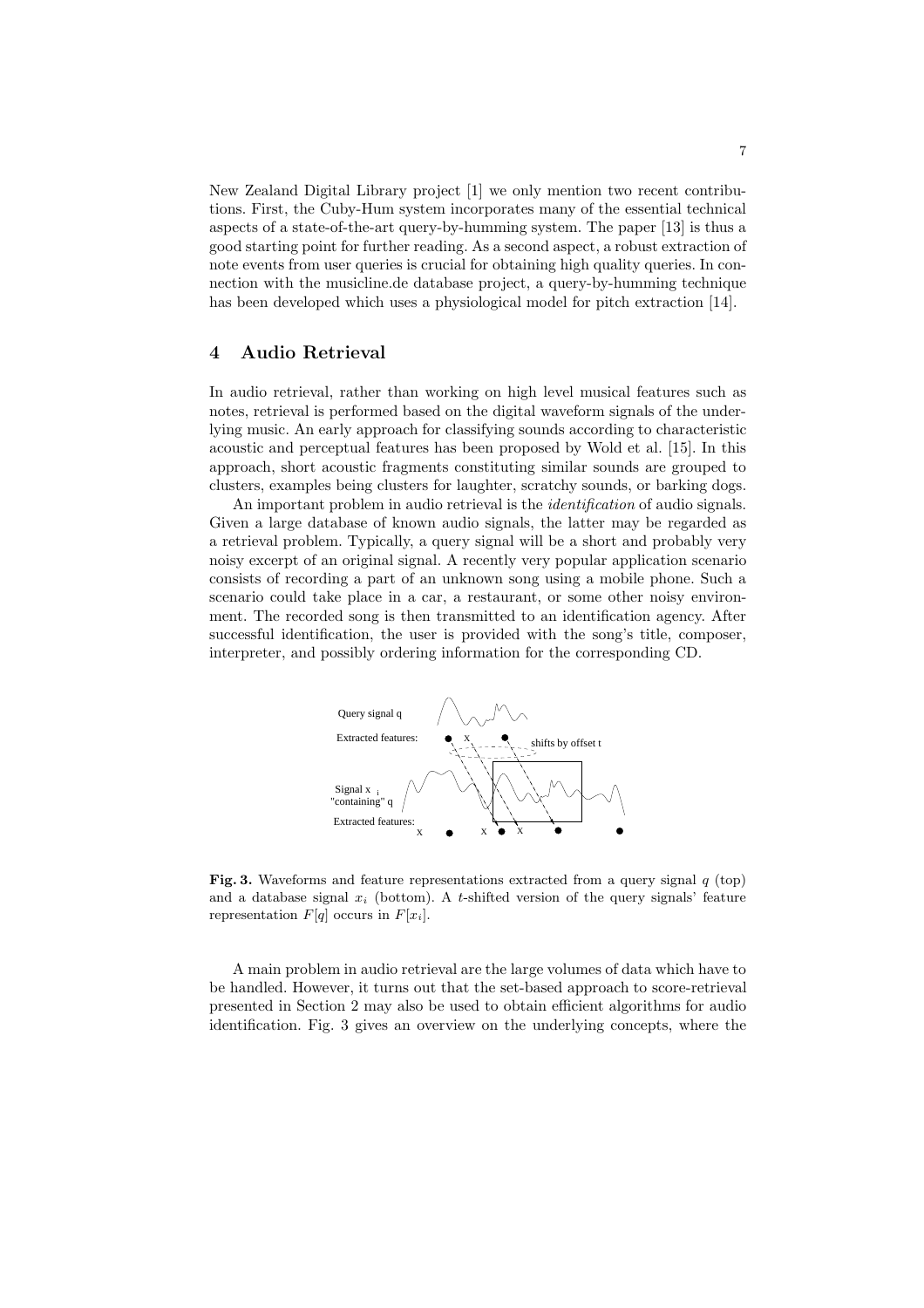basic idea consists of converting the huge number of sample values constituting an audio signal to a so-called feature representation. Indexing and searching is then performed based on those feature representations. Feature representations are obtained using a so-called *feature extractor*  $F$ , which assigns class labels  $c$ from a set  $\mathcal X$  of available feature classes to signal positions t within an audio signal. A feature  $f = [t, c] \in \mathbb{Z} \times \mathcal{X}$  is a pair consisting of a time position t and a class label  $c$  assigned to this position. Fig. 3, shows a feature extractor F extracting significant local maxima and minima from an input signal. In this case,  $\mathcal{X} = \{x, \bullet\}$ , where feature class  $\bullet$  denotes essential local maxima and class x denotes essential local minima. The figure shows a query signal  $q$  and a database signal  $x_i$  which are processed by  $F$ . The upper part shows the waveform signal q and the feature representation  $F[q]$ . Note that the the extracted features are plotted at their respective sample positions. Hence, for the given signal  $q$ , the feature representation  $F[q]$  contains three elements. The lower part of Fig. 3 shows the corresponding data for the signal  $x_i$ . To illustrate our concept of feature-based identification, we note that a  $t$ -shifted version of the query signal  $q$ occurs in the database signal  $x_i$ . This in turn is reflected by the *t*-shifted feature representation  $F[q]$  matching a subset of the feature representation  $F[x_i]$ . As compared to the above technique for score-based search, the notes  $[t, p]$  are just replaced by features  $[t, c]$ , hence making the full index-based retrieval technique available. Thus for audio indexing, instead of creating inverted files for each pitch, the search index consists of one inverted file for each feature class.

To give an impression of resulting index sizes, we mention one of our test collections consisting of 15 GB of uncompressed audio which has been indexed using several different feature extractors. The resulting index sizes range from 33 to 128 MB amounting to averages of 85–420 features per second. For more test results and detailed information on the various feature- and application-settings as well as our prototypical *audentify!*-system, we refer to  $[16, 17]$ .

As a second retrieval task we briefly discuss audio monitoring. Monitoring applications generally deal with the detection or inference of certain events from particular real-time data streams and have recently gained a great deal of attention, particularly in the fields of databases and information retrieval. When monitoring real time audio streams such as broadcast channels (e.g., radio or TV), one is interested in detecting occurrences of known audio fragments or, more generally, particular acoustic events within those streams. To illustrate how audio monitoring may be performed using our retrieval technique, we assume that a collection of radio commercials is given as a database. In a preprocessing step, a search index is built from this collection as described above. During the process of monitoring, a computer receives a radio program via cable or network connection. Subsequently, the incoming audio signal is transformed into a feature representation. After a fixed number of features have been extracted, we use this so-called *feature segment* as a query to the search index. By storing the query results of each feature segment in an appropriate data structure, it is possible to precisely transcribe which commercial of the database has been broadcast at what time. Applications of such a scenario include automatical creation of ad-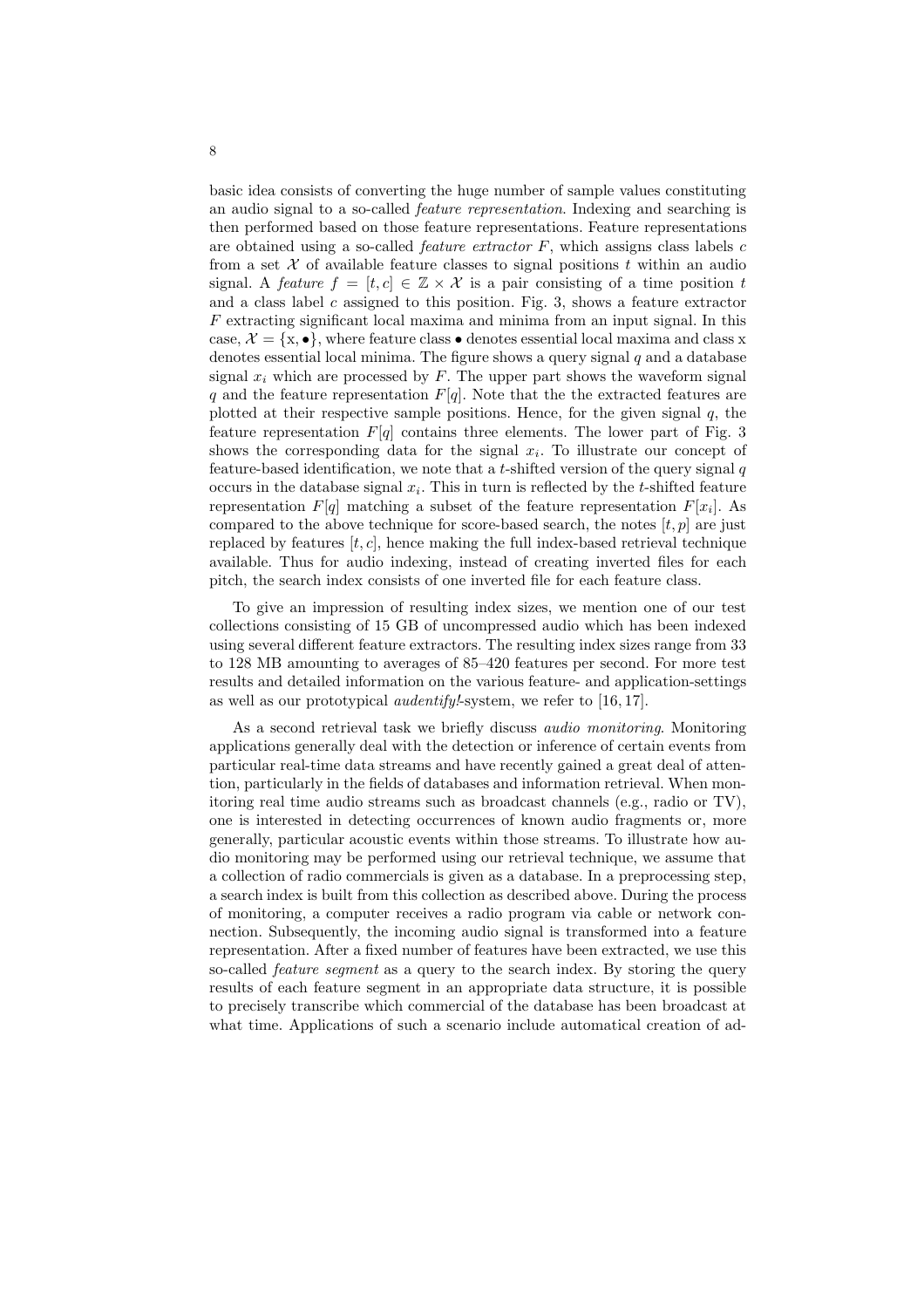vertising statistics, or, using a search index built from a large collection of music signals, automatic generation of playlists. For a description of our prototypical monitoring systems *audentify!-live* and **Sentinel** we refer to [5,18].

We briefly summarize related work on audio retrieval. An early approach to recognize distorted musical recordings was proposed in [19]. In the context of large data collections, algorithms for robust audio identification include audio hashing [20], geometric hashing-based approaches as proposed by Wang et al. [21], hidden markov models (HMMs) [22], or clustering-based approaches [23]. An overview on the proposed techniques may be found in [24]. Only recently, audio identification services for the above mobile phone scenario have been launched in several parts of Europe as, e.g., the service offered by Shazam Entertainment. Future work will also be concerned with using compact feature representations of audio signals for exchanging content-based information [25].

#### 5 Music Synchronization

Modern digital music libraries contain textual, visual, and audio data. Among this multi-media based information, musical data poses many problems, for musical information is represented in many different data formats which, depending upon the application, fundamentally differ in their respective structure and content. So far we have encountered two such data formats: the score data format and the digital waveform-based data format which we simply referred to as audio. Score data roughly describes music in a formal language depicted in a graphicaltextual form, whereas audio data encodes all information needed to reproduce an acoustic realization of a specific musical interpretation. Other data formats such as MIDI may be thought of as a hybrid of the score and audio data format. In MIDI, relevant content-based information such as the notes of a score as well as agogic and dynamic niceties of a specific interpretation can be encoded.

Hence, a musical work in the digital context is far from being unique since it can have several different realizations in several different formats. This heterogeneity makes content-based browsing and retrieval in digital musical libraries a challenging tasks. For example, one may think of a user who tries to find a specific passage in some audio CD but only roughly knows the melody or only remembers some score-based information such as a configuration of certain notes.

One important step towards a solution is the synchronization of multiple information sets related to a single piece of music. In the audio framework, by synchronization we denote a procedure which, for a given position in one representation of a piece of music, determines the corresponding position within another representation (e.g., the coordination of score symbols with audio data). Such linking structures could extend score-based music-retrieval to facilitate access to a suitable audio CD and could assist content-based retrieval in heterogenous digital music libraries — for example, allowing melody-based retrieval in the audio scenario and vice versa. Furthermore, linking of score and audio data could be useful for automatic tracking of the score position in a performance or for the investigation of tempo studies.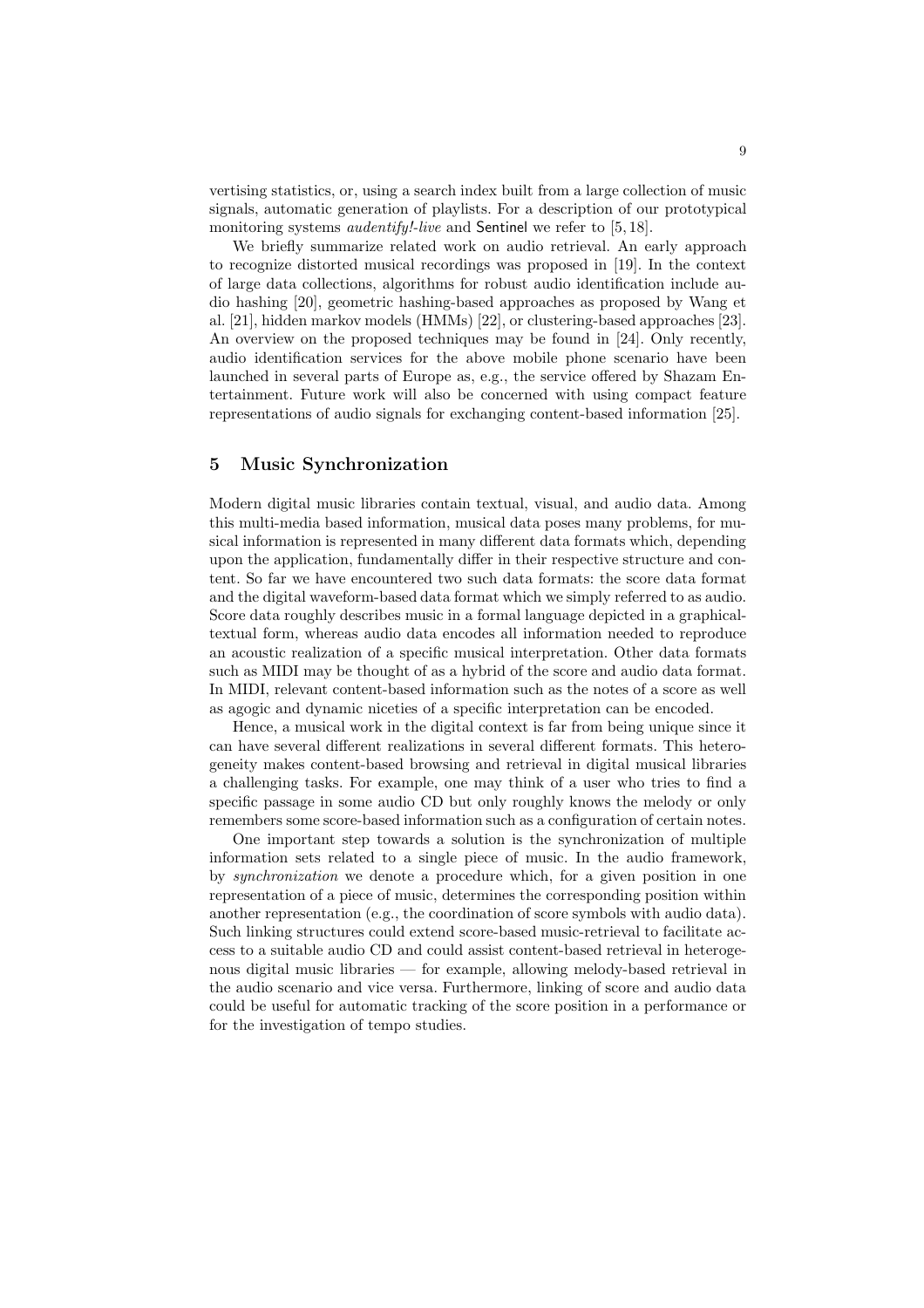Within the MiDiLiB-project, we designed and implemented algorithms for the automatic synchronization of score-, MIDI- and audio-data streams representing the same piece of music [26]. To align, for example, an audio data stream with a score data stream, we first extract score-like parameters such as onset times and pitches from the audio data stream. Then the actual alignment is computed based on the score-parameters by a technique similar to the classical dynamic time warping (DTW) approach. Only recently, two similar DTW-based synchronization algorithms have been proposed: Turetsky et al. [27] first convert the score-data stream into an audio-data stream using a suitable synthesizer and perform the alignment in the audio domain. Soulez et al. [28] use the score data to design a sequence of suitable filter models which can then be compared with the audio data stream. In contrast to these two approaches, we perform the synchronization purely in the score-like domain which has advantages in view of both efficiency and accuracy.

However, due to the complexity and diversity of music data the problem of automatic music alignment is still far from being solved — not only concerning the data format but also concerning the genre (e.g., pop music, classical music, jazz), the instrumentation (e.g., orchestra, piano, drums, voice), and many other parameters (e.g., dynamics, tempo, or timbre). For the future it seems promising to devise a system incorporating multiple competing strategies (instead of relying on one single strategy) in combination with statistical methods as well as explicit instrument models in order to cope with the richness and variety of music.

#### 6 Conclusions and Future Work

In this paper, we discussed recent advances in the field of digital music libraries. We focused on the important aspect of content-based retrieval and gave an overview on some of the techniques which have been developed in our MiDiLiBproject. More precisely, we described a set-based technique for searching scores of polyphonic music by content. Subsequently, we showed how this technique may be exploited in melody-based retrieval, e.g., name-that-tune applications, as well as efficient audio identification and monitoring. The underlying general technique is not restricted to the field of music retrieval, but may be used for searching in general collections of multimedia documents by content [6] Another important aspect of the MiDiLiB-project are algorithms for synchronizing music given in different formats. We sketched an underlying technique and pointed to several applications in the context of digital music libraries.

The last years have seen significant technological progress in content-based music retrieval, where several retrieval tasks such as polyphonic score search and audio identification for the first time became manageable on large scale document collections. Whereas complex score-based search by now is mostly restricted to music experts, existing prototypes for melody search offer a sufficient degree of fault tolerance to make them suitable for a broader class of users.

Based on the technological advances and the large existing collections of music data, the next years will probably see an increasing number of publicly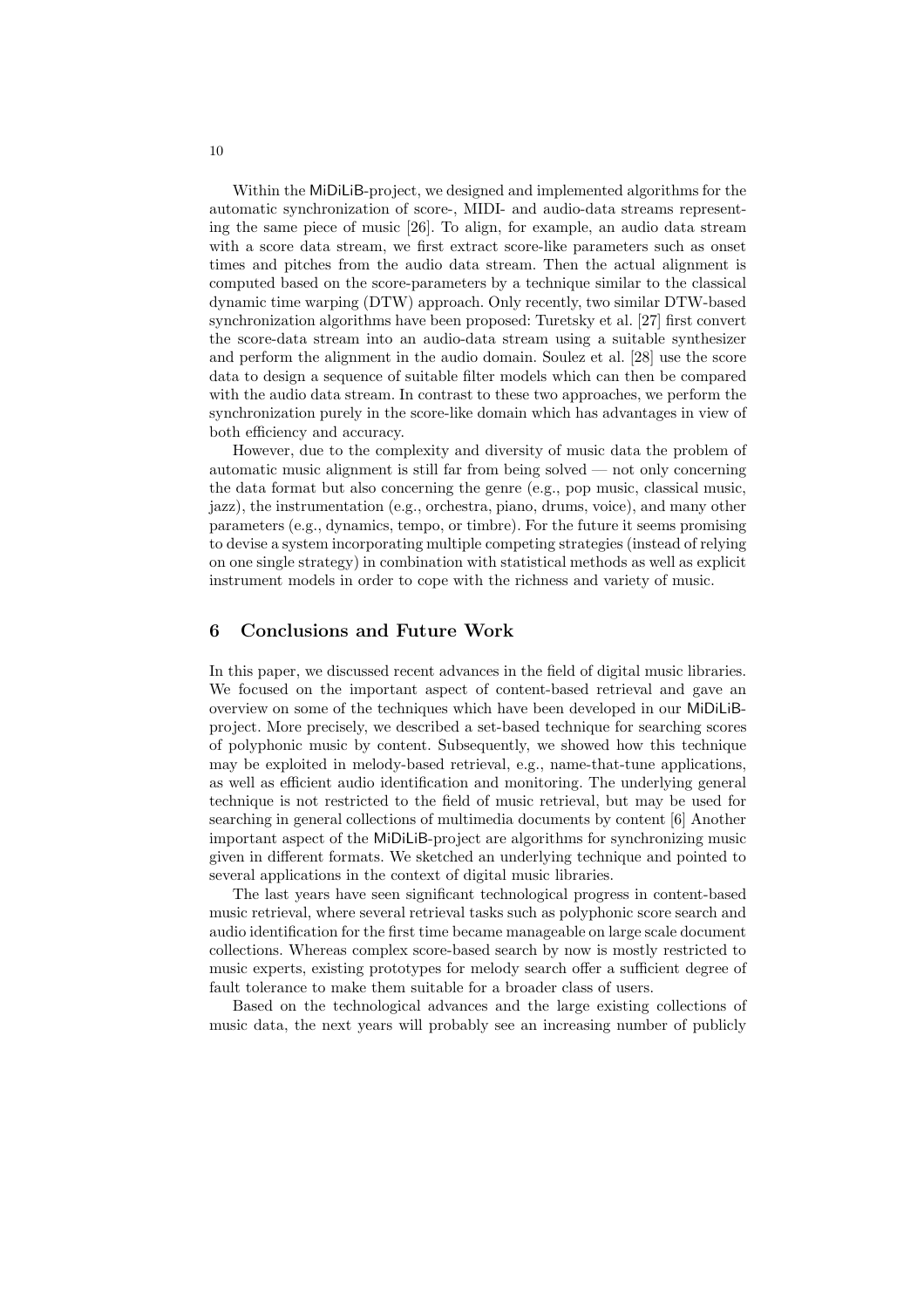available (online-) music services. To conclude our paper we briefly sketch such a scenario of a client-server based service for real-time exchange of music-related information. In our scenario, a modified audio player (serving as a client application) during acoustic playback of an audio track receives the track's lyrics from a server application, possibly located within some library. The lyrics may then be displayed synchronously to the actual acoustic playback. Such a service may be realized using techniques for audio indexing, identification and audioto-text snychronization. For this, an index of audio fingerprints is generated in a proprocessing step. The audio fingerprints (consisting of suitable feature sets) of a certain track are then suitably linked to the corresponding lyrics. During playback of an audio track, fingerprints are extracted from that track. Those are transmitted to the server and then used to determine the actual song and playback position. Subsequently, the corresponding lyrics are transmitted to the client application. Note that in the proposed approach one is not required to make the actual audio tracks publicly available, but works on extracted fingerprints only. Besides efficiency issues this has significant advantages concerning legal issues such as copyright- and content-protection.

Future work will be more and more concerned with developing the latter type of applications. However, in spite of the significant recent advances in the underlying technologies for content-based document processing, there is still much fundamental research work to be done in the field of semantic content analysis.

#### References

- 1. Rodger J. McNab et al.: The New Zealand Digital Library MELody inDEX. D-Lib Magazine (1997)
- 2. Barlow, H., Morgenstern, S.: A Dictionary of Musical Themes. Faber and Faber, London (1991)
- 3. ISMIR: International Conference on Music Information Retrieval (2001) http://www.ismir.net/.
- 4. Clausen, M., Engelbrecht, R., Meyer, D., Schmitz, J.: PROMS: A Web-based Tool for Searching in Polyphonic Music. In: Proceedings Intl. Symp. on Music Information Retrieval 2000, Plymouth, M.A., USA. (2000)
- 5. Clausen, M., Kurth, F.: A Unified Approach to Content-Based and Fault Tolerant Music Recognition (2003) IEEE Transactions on Multimedia, Accepted for Publication.
- 6. Clausen, M., Körner, H., Kurth, F.: An Efficient Indexing and Search Technique for Multimedia Databases. In: SIGIR Workshop on Multimedia Retrieval, Toronto, Canada. (2003)
- 7. Selfridge-Field, E., ed.: Beyond MIDI: The Handbook of Musical Codes. MIT Press (1997)
- 8. Ukkonen, E., Lemström, K., Mäkinen, V.: Geometric Algorithms for Transposition Invariant Content-Based Music Retrieval. In: International Conference on Music Information Retrieval, Baltimore. (2003)
- 9. Doraisamy, S., Rüger, S.: Robust Polyphonic Music Retrieval with N-grams. Journal of Intelligent Information Systems 21 (2003) 53–70